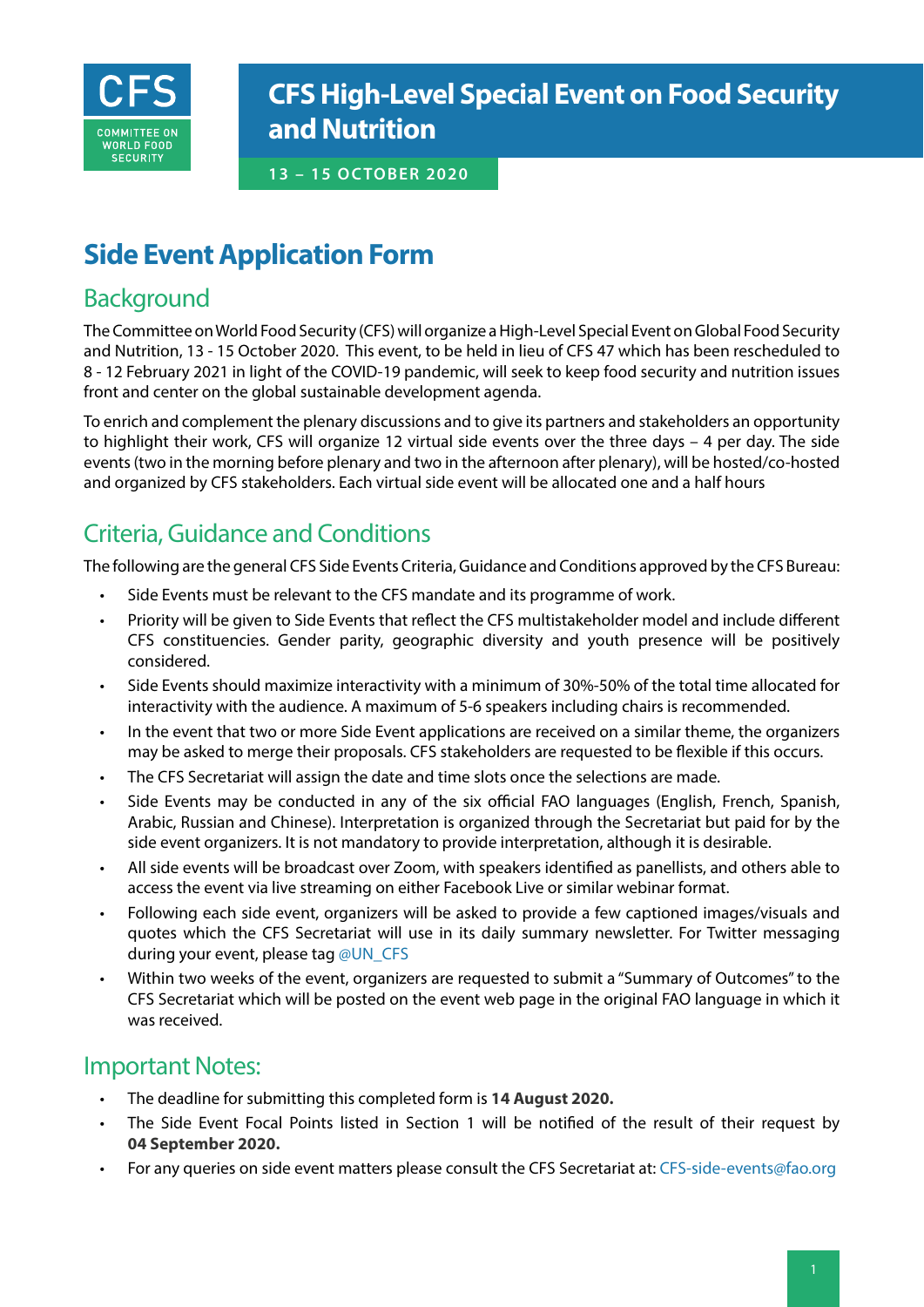

This Side Event Application Form is divided into 4 Sections. Sections 1, 2 and 3 must be completed:

- **1. [FOCAL POINTS](#page-1-0)**
- **2. [ORGANIZATION AND PARTICIPATION](#page-2-0)**
- **3. [SUBJECT, FORMAT AND EXPECTED OUTCOMES](#page-3-0)**

### Date of Submission (or Resubmission)

If you wish to make changes to this form after you have submitted it, please re-submit the complete form and update the submission date here. We will Format *dd-mm-yyyy* only use the latest submission.

# <span id="page-1-0"></span>**SECTION 1: Focal Points**

Please list the name, organization and email(s) of at **least two** Side Event Focal Points.

| Name | Organization | Email address |  |
|------|--------------|---------------|--|
|      |              |               |  |
|      |              |               |  |
|      |              |               |  |
|      |              |               |  |
|      |              |               |  |
|      |              |               |  |
|      |              |               |  |
|      |              |               |  |

Add more if you need to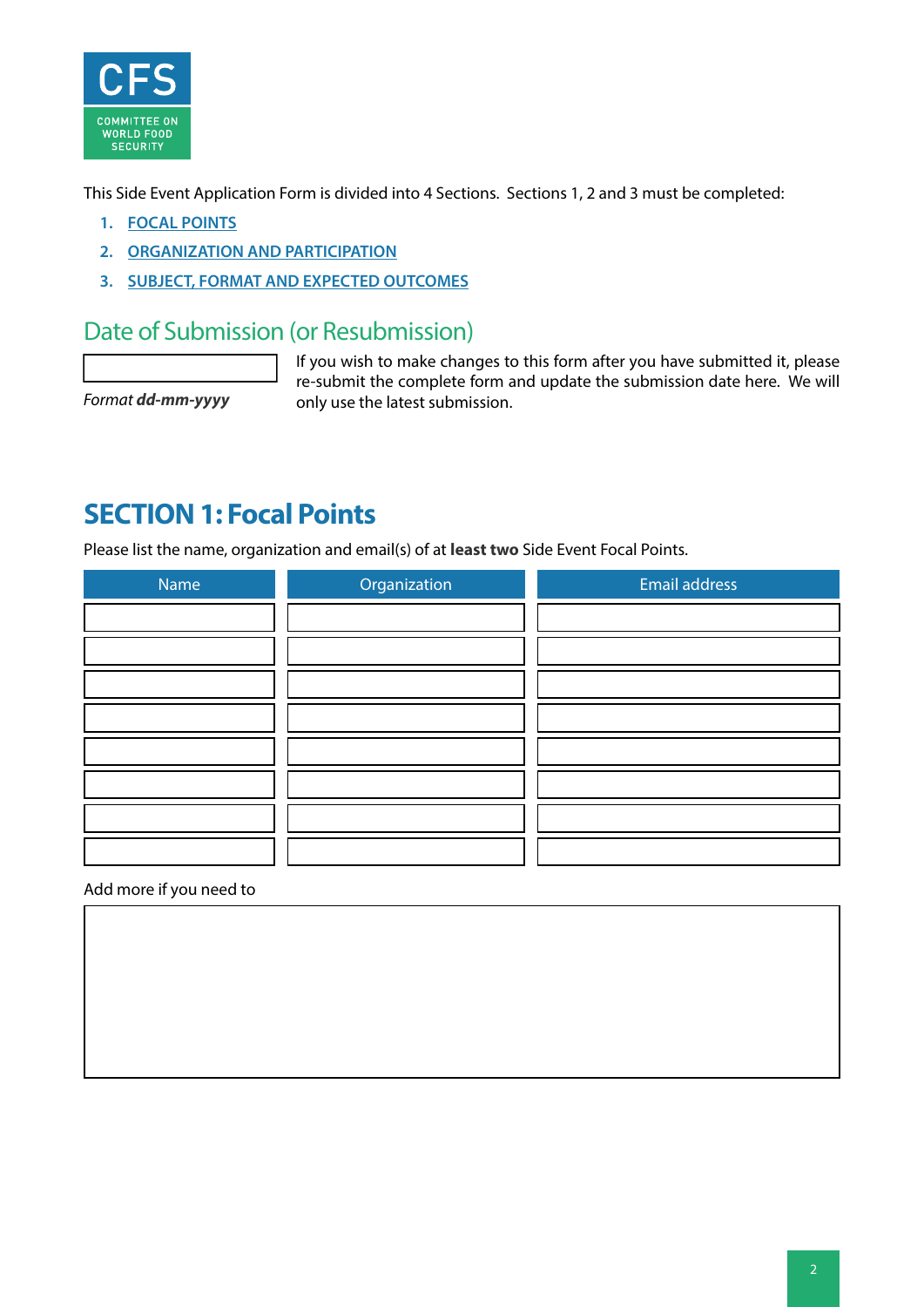

# <span id="page-2-0"></span>**SECTION 2: Organization and Participation**

*Use these constituency codes for filling in this section*

| <b>CONSTITUENCY</b>                                                      | <b>CODE</b> |
|--------------------------------------------------------------------------|-------------|
| <b>Member Country</b>                                                    | MC          |
| Regional Organizations/Initiatives                                       | RO.         |
| National Organizations/Initiatives                                       | <b>NO</b>   |
| <b>UN Bodies</b>                                                         | <b>UN</b>   |
| Civil Society/NGOs                                                       | <b>CS</b>   |
| <b>Agricultural Research Institutions</b>                                | AR          |
| International Financial Institutions                                     | IF          |
| <b>Private Sector</b>                                                    | <b>PS</b>   |
| <b>Philanthropic Foundations</b>                                         | PF          |
| Multistakeholder Organizations:                                          | <b>MS</b>   |
| Academia                                                                 | AC          |
| Other (if you use this code please add a description in the table below) | OT          |

# 2.1 Who are the Organizers of your Side Event?

Use the constituency codes above.

| <b>Side Event Organizers</b> | <b>Choose Constituency</b> |
|------------------------------|----------------------------|
|                              |                            |
|                              |                            |
|                              |                            |
|                              |                            |
|                              |                            |
|                              |                            |
|                              |                            |
|                              |                            |
|                              |                            |
|                              |                            |
|                              |                            |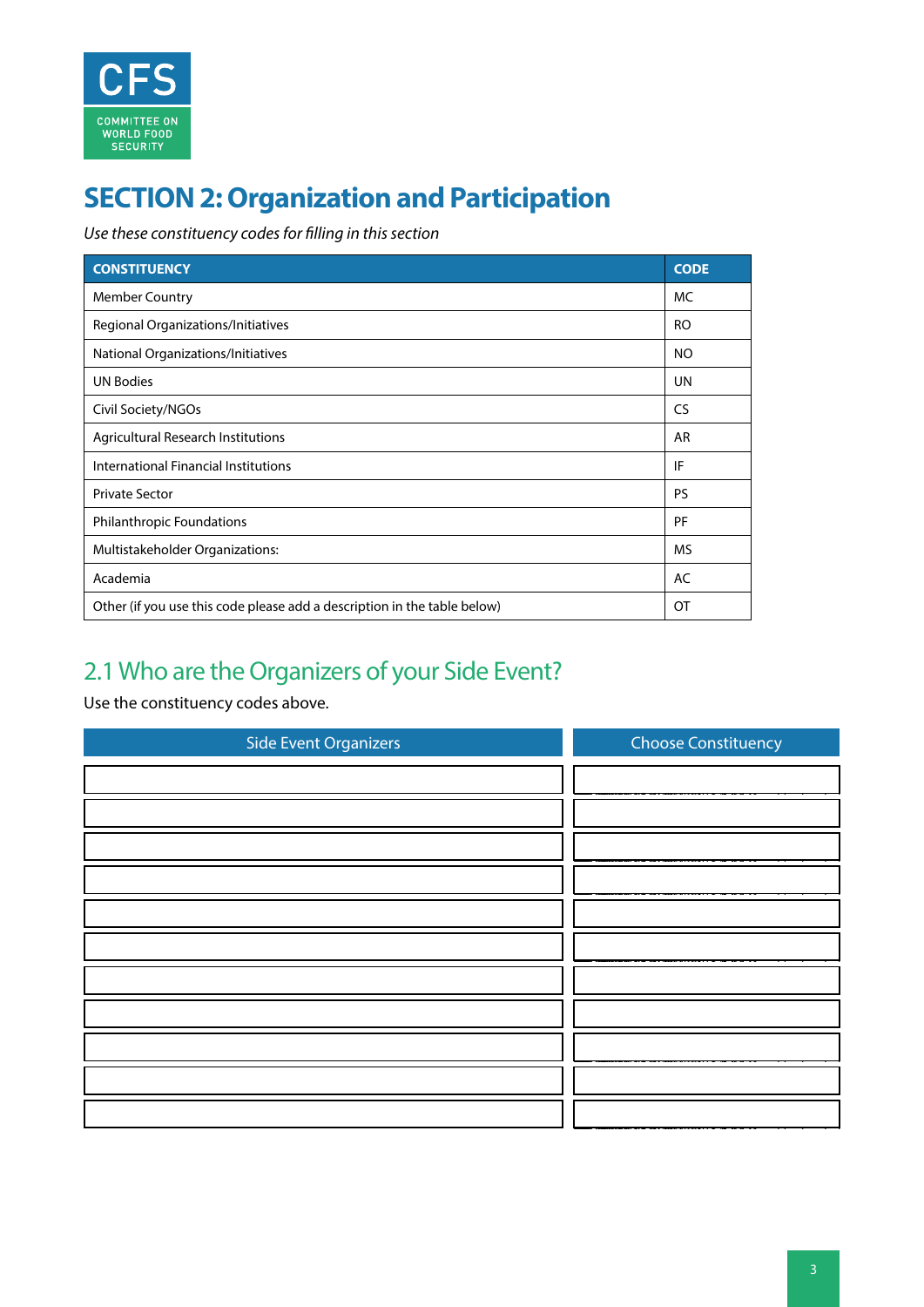

## 2.3 Who will participate in your Side Event (for example as a moderator, keynote speaker or panellist?)

Use the constituency codes above. Check the "Criteria, Guidance and Conditions" at the beginning of this document for guidance on the composition of panels.

| Name | Organization | Code/Choose Constituency |
|------|--------------|--------------------------|
|      |              |                          |
|      |              |                          |
|      |              |                          |
|      |              |                          |
|      |              |                          |
|      |              |                          |

# <span id="page-3-0"></span>**SECTION 3. Subject and Format**

Side Events must be relevant to the CFS mandate and its programme of work. See the criteria and guidelines at the beginning of this form for details.

### **Title: Please provide a catchy title for your Side Event**

*Maximum 150 characters including spaces (strict limit).*

### **Provide a brief abstract of the Side Event?**

*Maximum 200 words.*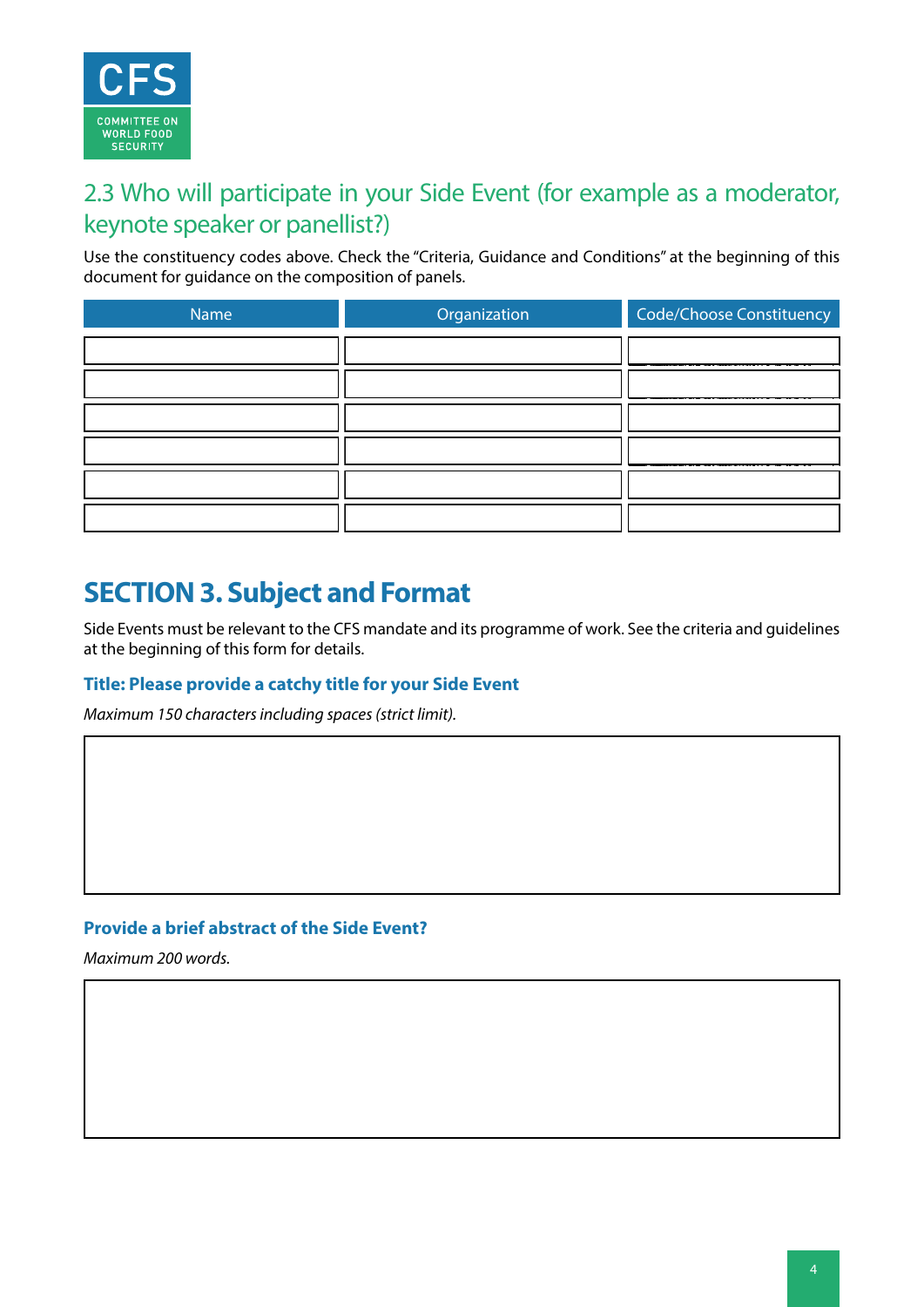

### **Why is this Side Event relevant to CFS?**

*Maximum 100 words.*

### **Key words for your Side Event**

*All Side Events should be related to food security and nutrition. Add up to four additional keywords. CFS may request organizers of side events with similar thematic focus to merge.*

| Keywords (e.g. Food security and nutrition) |  |
|---------------------------------------------|--|
|                                             |  |
|                                             |  |
|                                             |  |
|                                             |  |

### **Does this Side Event address topics closely related to any CFS products?**

Please indicate if this Side Event is related to CFS products or policy recommendations.

| <b>CFS Products</b><br>How the Side Event is related |
|------------------------------------------------------|
|                                                      |
|                                                      |
|                                                      |
|                                                      |
|                                                      |
|                                                      |
|                                                      |
|                                                      |
|                                                      |
|                                                      |
|                                                      |
|                                                      |